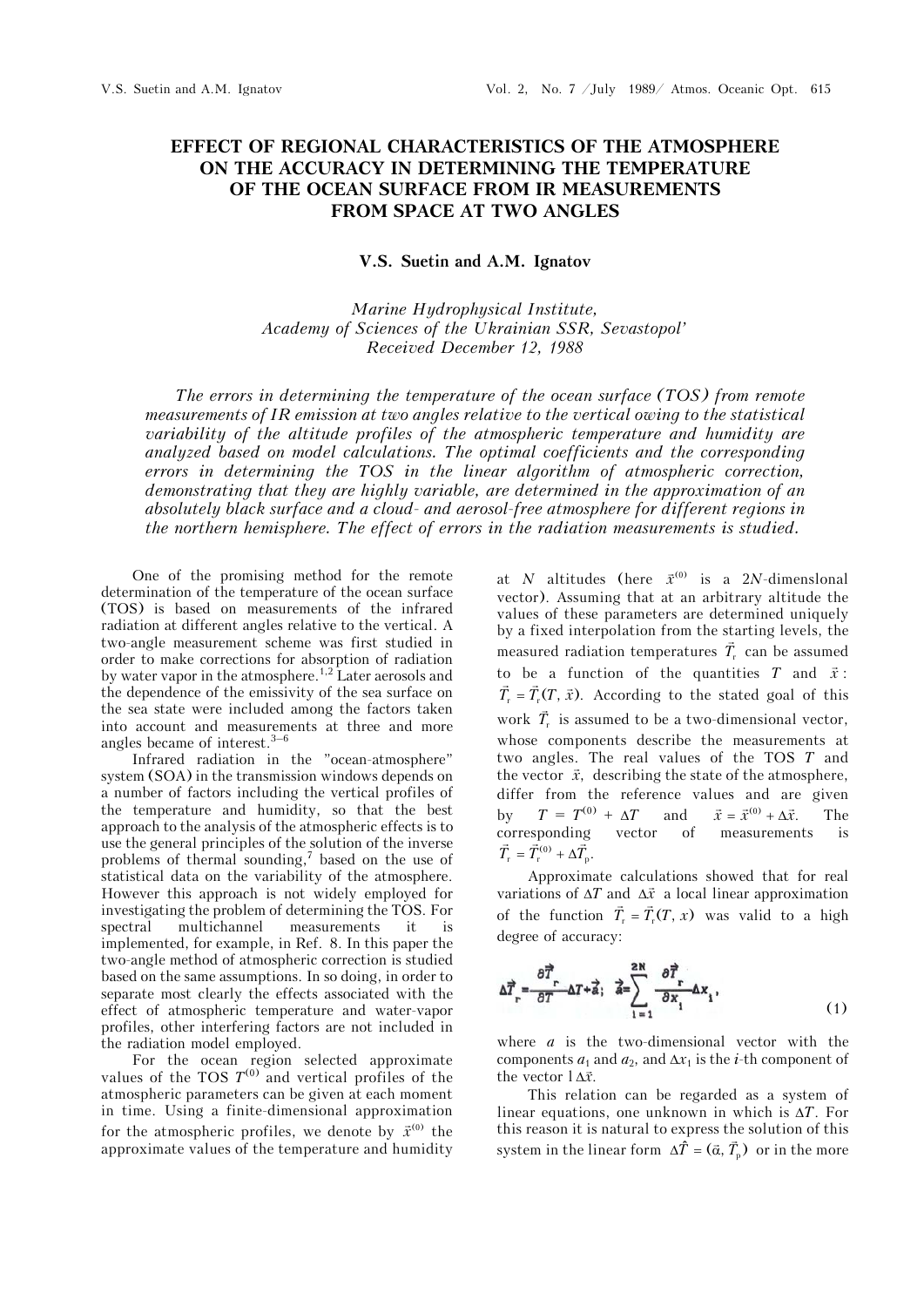general form  $\hat{T} = \alpha_0 + (\vec{\alpha}, \vec{T}_p)$  (the parentheses indicate a scalar product);  $\Delta \hat{T}$  and  $\hat{T}$  denote the results of the determination of the TOS from remote sensing data and  $T = T^{(0)} + \Delta T$ . The error In determining the TOS from these formulas is:

$$
\delta T = \left[\alpha_0 + \left(\vec{\alpha}, \vec{T}_{\rm r}^{(0)}\right) - T^{(0)}\right] + \left[\left(\vec{\alpha}, \frac{\partial T_{\rm r}^2}{\partial T}\right) - 1\right] \Delta T + (\vec{\alpha}, \vec{\alpha}).\tag{2}
$$

It can differ from zero owing to the fact that the number of unknowns  $(\Delta T \text{ and } \Delta x_i)$  in the system of equations (1) Is greater than the number of equations as well as because of the fact that the coefficients  $\alpha_0$ and  $\alpha$  ( $\alpha$  is a vector whose components are  $\alpha_1$  and  $\alpha_2$ ) are probably not known adequately.

The dependence of the radiation temperature of the SOA on the TOS and the parameters of the atmosphere Is nonlinear, so that the derivatives  $(\Delta T)$ and  $\Delta x_i$ ) entering the expressions (1) and (2), like also the quantities  $\vec{T}_{r}^{(0)}$ , should depend on the reference states of the TOS  $\vec{T}^{(0)}$  and the atmosphere  $\vec{x}^{(0)}$ . Therefore the optimal values of  $\alpha_0$  and  $\vec{\alpha}$  it which give the smallest errors in determining the TOS must be determined, generally speaking, separately for each reference state of the SOA. Analysis of this question for the example of the two-angle method is the basic goal of this work.

By definition only quantities which are constant for the given region enter the first term in the expression for  $\delta T$ . Hence in the theoretical analysis of the effects associated with the variability of the atmosphere this term may be assumed to be zero. For this the condition  $\alpha_0 = T^{(0)} - (\vec{\alpha}, \vec{T}_r^{(0)})$  must hold. For a concrete value of  $\alpha_0$  the greatest difficulties under real conditions could be associated with setting the value of  $\vec{T}_{r}^{(0)}$ , for example, owing to the fact that a large number of undetermined factors must be taken into account in the model calculations of the absolute values of the radiation temperatures. In practice the best method for giving  $\alpha_0$  can apparently be based on direct referencing of the remote measurements at separate calibration points, for which simultaneous measurements of  $\vec{T}_r$  and the TOS are available. Since the quantities  $\vec{T}_{\text{r}}^{(0)}$  and  $\alpha_0$ enter the expression for  $\delta T$  only in the first term the problem of giving  $\alpha_0$  does not arise in the theoretical analysis of the other terms of the problem. For this

reason a detailed analysis of this question need not be made in this paper. The optimal vectors  $\vec{\alpha}$  for each region must be determined by taking into account the second and third terms in (2). If it is additionally required that  $\vec{\alpha}$  $\vec{\alpha}$  satisfy the condition  $\left(\vec{\alpha}, \frac{\partial \vec{T}_r}{\partial T}\right) = 1$ , then the quantity  $\delta T$  will be determined by only the third

term. The convenience of giving  $\vec{\alpha}$  in this manner lies in the fact that  $\delta T$  will not depend on  $\Delta T$ . In this case the components of the vector  $\vec{\alpha}$  are related by the formula  $\alpha_2 = (1 - \alpha_1 \tau_1) \tau_2^{-1}$  and the expression for *T* finally assumes the following form:

$$
\delta T = \alpha_1 a_1 + (1 - \alpha_1 \tau_1) \tau_2^{-1} a_2.
$$
 (3)

Here the fact that  $\frac{\partial T_r}{\partial x} = \vec{\tau}$ ;  $\frac{\partial \vec{T}_r}{\partial T} = \vec{\tau}$ ; was taken into account; the transmission of the atmosphere for the two viewing angles are denoted by  $\tau_1$  and  $\tau_2$ .

One can see from formula (3) that in the case when a strong functional relation exists between  $\alpha_1$ and  $\alpha_2$  it would be possible to give  $\alpha_1$  so as to make  $\delta T$  equal zero. But since  $a_1$  and  $a_2$  depend on 2*N* variable quantities  $\Delta x_i$ , such a relation could be realized only if all vectors  $\frac{\partial T_i}{\partial x}$  $\hat{c}$  $\hat{c}$  $\vec{r}$  are linear with one another. Numerical calculations show (see below) that this condition, strictly speaking, does not hold, and for this reason one can only hope that sufficiently strong statistical correlations exist between  $\Delta x_i$  (and hence between  $a_1$  and  $a_2$  also). Physically the assumption that strong correlations exist between the parameters of the atmosphere at different altitudes means that the temperature and humidity profiles vary significantly as a whole and in correlation with one another.

We shall determine the optimal values of the coefficients  $\vec{\alpha}$  and the corresponding values of the error in determining the TOS by minimizing the variance of the latter. Without specifying for the time being the ensemble of states of the SOA we shall write out the basic relations under the assumption that  $T^{(0)}$  and  $\vec{x}^{(0)}$  are the mathematical expectations of the quantities *T* and  $\vec{x}$ . We denote by  $\sigma_1$  and  $\sigma_2$  the standard deviations of  $a_1$  and  $a_2$  and by  $\rho$  the correlation coefficient between them. By definition the mathematical expectation of the quantities  $\Delta x_i$  is equal to zero, so that the mathematical expectation of  $a_1$  and  $a_2$ are also equal to zero. The expression for the standard deviation of  $\delta T$  assumes, using (3), the form

$$
\sigma^2 = \alpha_1^2 \sigma_1^2 + 2\alpha_1 \frac{1 - \alpha_1 \tau^1}{\tau_2} \sigma_1 \sigma_2 \rho + \left[ \frac{1 - \alpha_1 \tau_1}{\tau_2} \right]^2 \sigma_2^2.
$$
 (4)

Thus far we have omitted from the factors determining  $\delta T$  and  $\sigma$  the errors in the measurements of the radiation temperature. If these errors sire assumed to be random and Independent and have zero mean values and the same standard deviation  $\sigma_{\rm n}$  for each channel, then it is sufficient to include the term  $(\alpha_1^2 + \alpha_2^2)\sigma_n^2$  in expression (4) in order to take them into account. The optimal values of  $\alpha_1$ ,  $\alpha_2$  and  $\sigma$  with  $\sigma_n \neq 0$  will be determined by the following relations: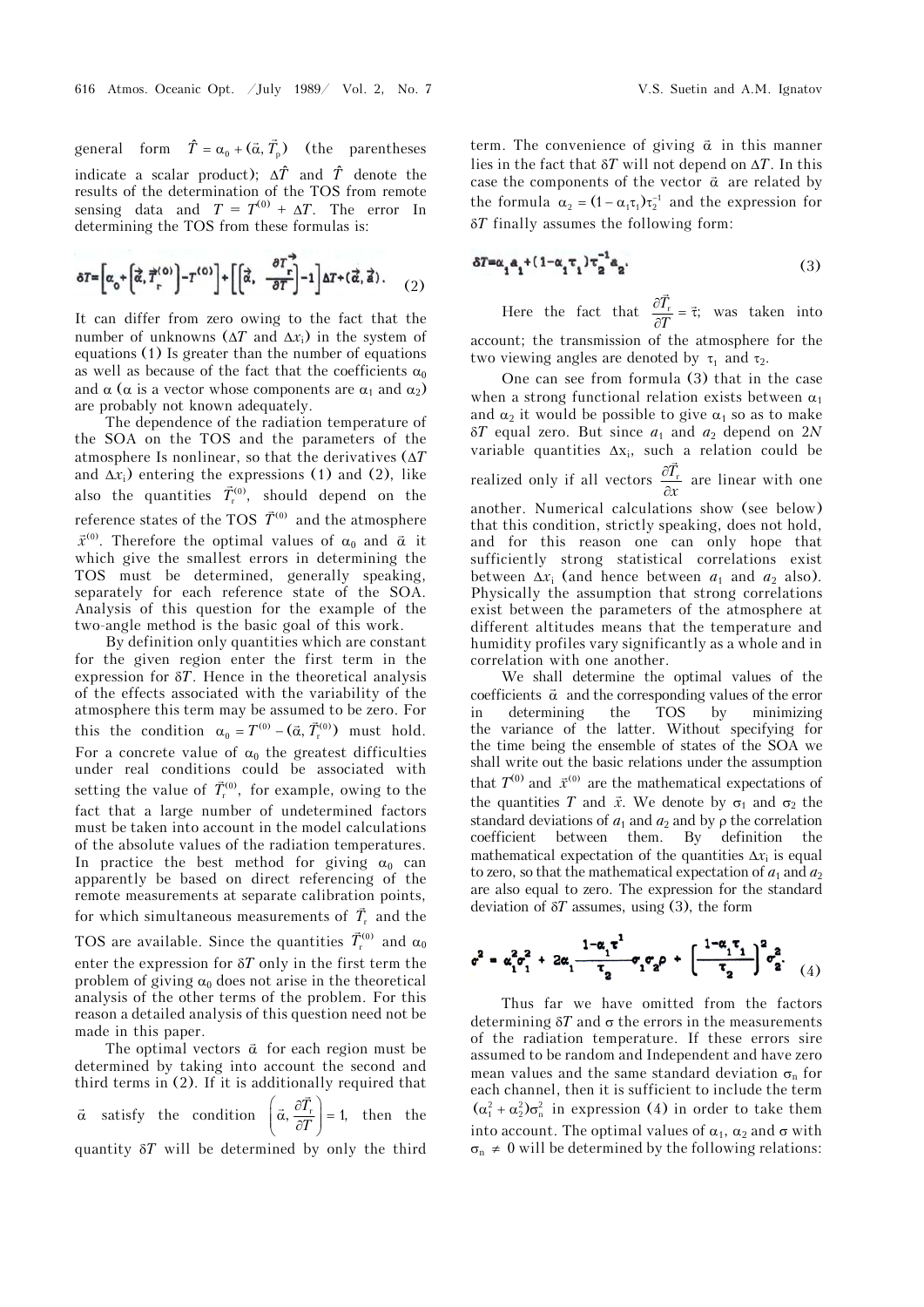$$
\alpha_{1} = \frac{1}{\tau_{1}} \cdot \frac{\nu - \mu \rho}{1 - 2\mu \rho + \nu}; \quad \alpha_{2} = \frac{1}{\tau_{2}} \cdot \frac{1 - \mu \rho}{1 - 2\mu \rho + \nu};
$$
\n
$$
\sigma = \frac{(\sigma_{1}^{2} + \sigma_{1}^{2})^{1/2}}{\tau_{1}} \cdot \left[ \frac{\nu - \mu^{2} \rho^{2}}{1 - 2\mu \rho + \nu} \right]^{1/2}, \tag{5}
$$

where

$$
\nu = \frac{\tau_1^2}{\tau_2^2} \cdot \frac{\sigma_2^2 + \sigma_1^2}{\sigma_1^2 + \sigma_1^2}; \ \ \mu = \frac{\sigma_1 \sigma_2 \tau_1}{(\sigma_1^2 + \sigma_1^2) \tau_2}.
$$

The relations (5) were obtained from the condition  $\frac{\partial \sigma^2}{\partial \sigma^2}$  $\frac{\partial \sigma^2}{\partial \alpha_1} = 0.$ 

We denote by *H* the matrix constructed from the column vectors  $\frac{U_{r}}{2}$ i *T x*  $\partial$  $\hat{o}$  $\vec{r}$  $(i = 1, ..., 2N)$ , by  $H<sup>T</sup>$  the transposition of *H*; and, by *G* the matrix of covariations of the atmospheric parameters. The quantities  $\sigma_1$ ,  $\sigma_2$ , and  $\rho$  can be determined in terms of the matrix  $\Phi$  given by

$$
\Phi = HGH^{\mathrm{T}}; \quad \Phi = \begin{bmatrix} \sigma_1^2 & \sigma_1 \sigma_2 \rho \\ \sigma_1 \sigma_2 \rho & \sigma_2^2 \end{bmatrix} . \tag{6}
$$

To obtain numerical it is necessary to choose a radiation model of the SOA for the chosen spectral interval as well as the values of  $T^{(0)}$ ,  $\vec{x}^{(0)}$ , and *G*. The latter were taken from Ref. 9; in addition, in all cases  $T^{(0)}$  was assumed to be equal to the temperature of the bottom layer of the atmosphere. We note that the data in Ref. 9 were obtained by averaging over a period of one month for summer and winter separately and in tropical regions for spring and fall also. In case of monthly averaging over the indicated regions the condition of statistical stability can apparently be regarded as satisfied.

The derivatives 
$$
\frac{\partial \vec{T}_r}{\partial T} = \vec{\tau}
$$
 and  $\frac{\partial \vec{T}_r}{\partial x_i}$  were

calculated for the spectral interval  $900-920$  cm<sup>-1</sup>, and absorption by water vapor only was taken into account. The transmission is calculated as the product of the continuum and selective components. The continuum absorption was given according to Ref. 10 and the selective absorption was given according Goody's band model using the Curtis-Godson method for inhomogeneous atmospheres.11 The generalized parameters of the lines required for the calculations were taken from Ref. 12 where they are presented for three temperature  $T_0$  (220, 260, and 300°K) and the atmospheric pressure  $P_0$ . The generalized parameters

of the lines are Interpolated to the running values of  $T$  and  $P$  with the help of the relations<sup>10</sup>

$$
S = S_0 \left( \frac{T_0}{T} \right)^{3/2} \exp \left[ -\frac{E}{k} \left( \frac{1}{T} - \frac{1}{T_0} \right) \right];
$$
  

$$
\alpha = \alpha_0 \left( \frac{P}{P_0} \right) \left( \frac{T_0}{T} \right)^{1/2},
$$

where  $S$  and  $\alpha$  are the intensity and half-width of the lines.

The transfer equation was integrated on an ES-1033 computer with double precision by the trapezoidal method up to an altitude of 10 km with a uniform step of 0.1 km. Linear interpolation of the profiles of the meteorological parameters at the integration nodes was employed for the temperature and exponential interpolation was employed for the humidity. Referencing of the pressure levels<sup>9</sup> to the altitude was performed using five standard atmospheres.<sup>13</sup> The surface was assumed to be absolutely black.



*FIG. 1. The angular dependence of the errors in determining the TOS for two regions with different values of* n*; the broken lines pertain to the region 4.6 (fell); the solid lines perteln to the region 3.1 (summer)*;  $\sigma_n = 0$  (1), 0.01 (2), 0.05 *(3), and 0.1K (4).*

The main computational results are presented In Figs. 1–4. Figure 1 shows the dependence of the optimal values of  $\sigma$  on the angle of observation  $\theta$  for two characteristic atmospheric conditions – the region 4.6 (fall) according to the classification of Ref. 9 includes the Caribbean Sea, the Gulf of Mexico, and the adjacent part of the Pacific Ocean and the region 3.1 (summer) includes the eastern subtropical sector in the north Atlantic. Some numerical data for the same regions are presented In Table I. The angle  $\theta$  indicates the direction of observation in the second channel (the angle is measured relative to the zenith at the point where the observation ray Intersects the surface); the first channel In all cases corresponds to observation at the nadir.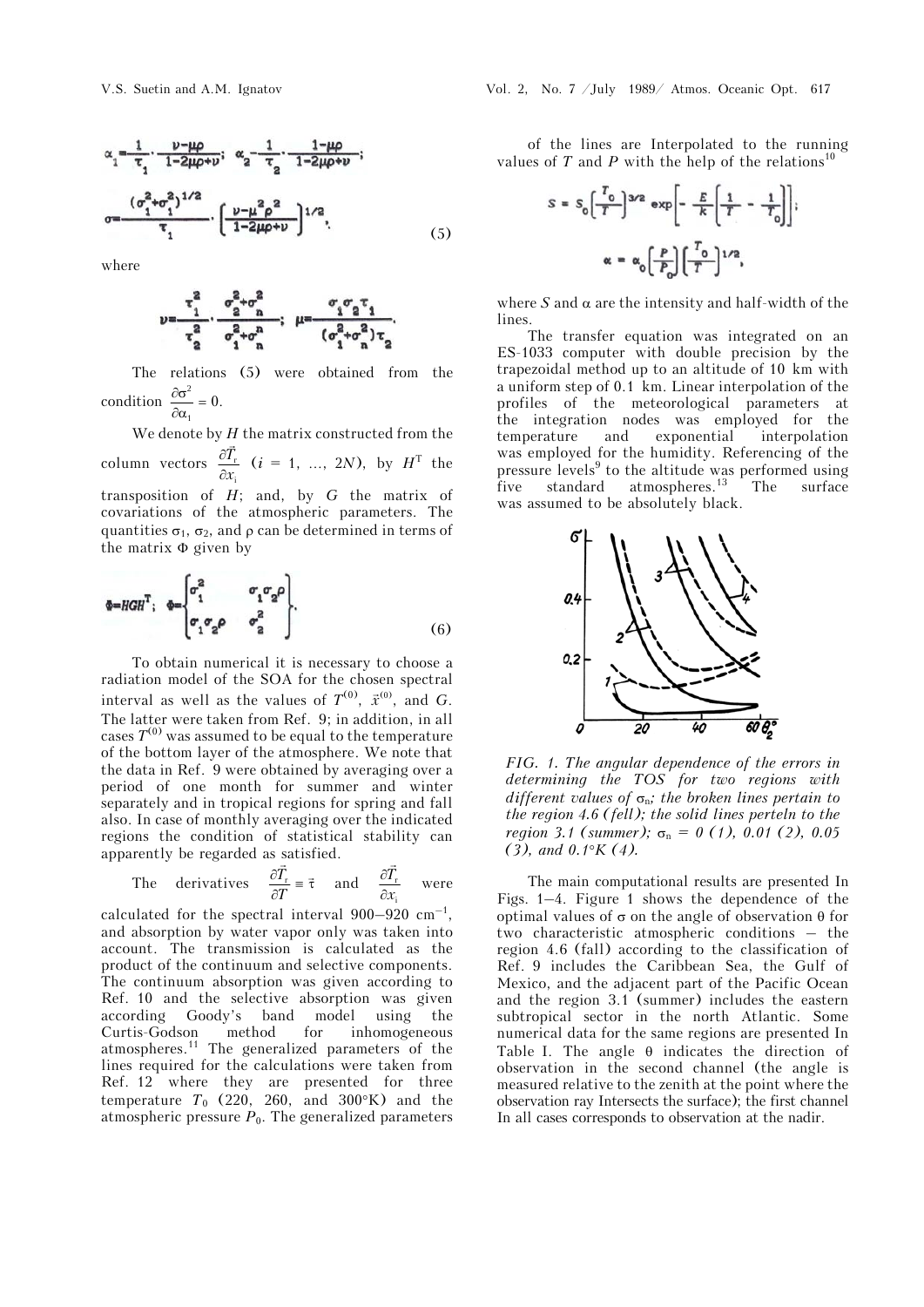|     |               | Region Season Q. $g/cm$ o. $R$ 0. deg |     |          | $\alpha$      | $\boldsymbol{\alpha}_{\underline{\textbf{p}}}$ | $\alpha_1^2 + \alpha_2^2$ | œ                  | $\mathbf{r}$<br>¢<br>n |
|-----|---------------|---------------------------------------|-----|----------|---------------|------------------------------------------------|---------------------------|--------------------|------------------------|
| 4.6 | fall          | 4.8                                   | o   | 30<br>60 | 11.23<br>3.12 | $-10.17$<br>-2.02                              | 15.15<br>3,72             | 0.13<br>0.22       |                        |
|     |               |                                       | 0.1 | 30<br>60 | 9.28<br>3.11  | $-7.99$<br>$-2,00$                             | 12.25<br>3.70             | 1,37<br>0, 43      | 1, 23<br>0.37          |
| 3.1 | <b>SUMMER</b> | 2, 7                                  | o   | 30<br>60 | 9.38<br>2.491 | $-8.38$<br>$-1.48$                             | 12.58<br>2.90             | 0.02<br>0,05       |                        |
|     |               |                                       | 0,1 | 30<br>60 | 4.82<br>2.44  | $-3.60$<br>$-1.42$                             | 6,02<br>2.82              | 0.87<br>0.29       | 0.60<br>0.28           |
| 2,6 | winter        | 0.3                                   | 0   | 30<br>60 | 8,00<br>2.13  | $-7.00$<br>$-1, 13$                            | 10.63<br>2.41             | 10.00<br>10.00     |                        |
|     |               |                                       | 0,1 | 30<br>60 | 0, 54<br>0,76 | 0.47<br>0.26                                   | 0.72<br>0.80              | 10. 10.<br>10. 12. | 0.07<br>0.08           |

*Effect of the regional peculiarities of the atmosphere* 

The character of the dependence of  $\sigma$  on  $\theta$  is largely determined by the value of  $\sigma_{n}$ . For  $\sigma_{n} = 0$  the optimal angle  $\theta = 20-30^{\circ}$ , but in the range  $\theta = 20-60^{\circ}$  the changes in or are small. For the most realistic level of error in the measurements  $\sigma = 0.1$ °K the dependence of or on  $\bf{B}$  is stronger owing to the fact that as  $\bf{\theta}$  increases the quantity  $|\alpha| = (\alpha_1^2 + \alpha_2^2)^{1/2}$  decreases substantially. This results in a sharp decrease in  $\sigma$  right down to  $\theta = 60^{\circ}$  (higher values were not studied).



*FIG. 2. The optimal values of the errors in determining the TOS for 48 regions from Ref. 9 for two values of*  $\sigma_n$ *:*  $\sigma_n = 0$  *(dots) and*  $\sigma_{\rm n} = 0.1$ <sup>o</sup>K(crosses).

Figure 2 gives an Idea of the optimal values of  $\sigma$ for all 48 average atmospheric situations from Ref. 9 with  $\theta = 60'$ . The clear tendency for  $\sigma$  to increase as the integral moisture content of the atmosphere *Q* increases is interesting; for large values of *Q* (in the tropical regions), however, for the same values of  $Q \sigma$ can vary considerably from one region to another. This occurs because  $\sigma$  is determined not only by the integral content of water vapor in the atmosphere but also by

the characteristics of the variability of its altitude distribution. The variability of the altitude profiles of the air temperature also has an effect.

The highest values  $\sigma = 0.52 - 0.53$ °K (with  $\sigma_{\rm n}$  = 0.1°K) are reached in the Indian Ocean (region 4.3) during the spring, summer, and fall  $(Q = 4.5 - 5.4$  g/cm<sup>2</sup>). For those regions in which  $Q < 3.5-4.0$  g/cm<sup>2</sup>,  $\sigma < 0.35$ °K with  $\sigma_{n} = 0.1$ °K and  $\sigma$  < 0.1 K with  $\sigma$ <sub>n</sub> = 0. This indicates that outside the tropics the quantity  $\sigma$  is determined primarily by errors in the measurements of the IR radiation.

Figures 3 and 4 show the optimal values of the coefficients  $\alpha_1$  and  $\alpha_2$  for each region. It should be noted that the optimal values of  $\vec{\alpha}$  are different for different regions. The computational results obtained with  $\sigma_n = 0$ are not presented in Fig. 4, since they fit completely into the region containing some of the points obtained with  $\sigma_{\rm n} = 0.1$  K, for which  $\alpha_1 > 2.1$  and  $\alpha_2 < -1.1$ .



*FIG. 3. The optimal values of the coefficient*  $\alpha_1$  *for 48 regions from Ref. 9 for two values of*  $\sigma_n$  (the *notation is the same as in Fig. 2).*